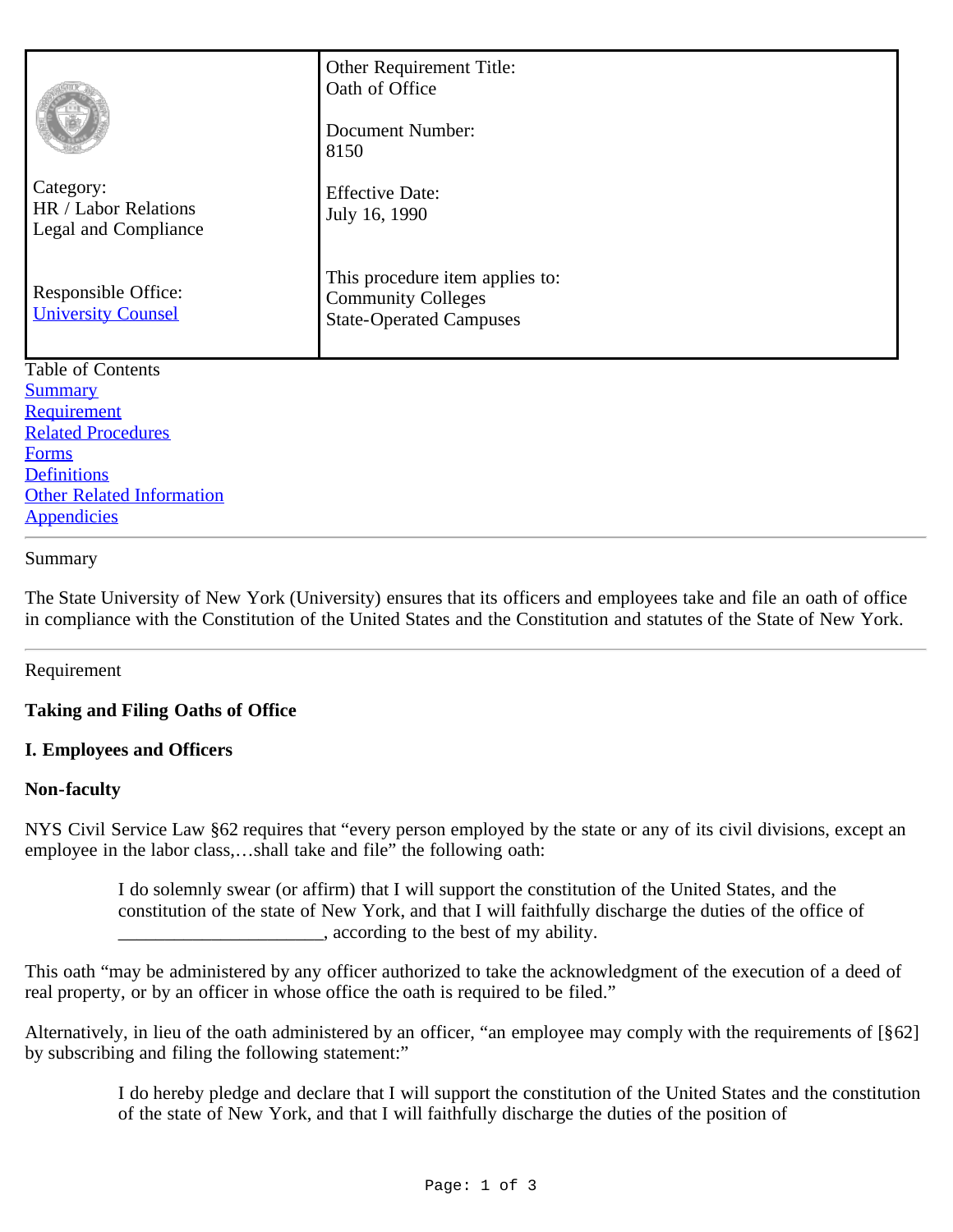$\Box$ , according to the best of my ability.

The oath or statement of every state employee must be filed in the office of the secretary of state. Every employee of a municipal corporation must file with the clerk thereof.

# **Faculty**

Faculty of the University, including the community colleges are required by NYS Education Law §3002 to take the following oath:

> I do solemnly swear (or affirm) that I will support the constitution of the United States of America and the constitution of the State of New York, and that I will faithfully discharge, according to the best of my ability, the duties of the position of \_\_\_\_\_\_\_\_\_\_\_\_\_\_\_\_\_\_\_\_\_\_ (title of position and name or designation of school, college, university or institution to be here inserted), to which I am now assigned.

Either the campus president or the person having the authority to hire faculty members is authorized to administer the oath. In lieu of the oath, a faculty member may comply with the requirements of §3002 by subscribing and filing the following statement:

> I do hereby pledge and declare that I will support the constitution of the United States and the constitution of the State of New York, and that I will faithfully discharge the duties of the position of \_\_\_\_\_\_\_\_\_\_\_\_\_\_\_\_\_\_\_\_\_\_, according to the best of my ability.

The oaths or statements of faculty members must be filed "with such officer or employee of any such college, university or other educational institution that shall be designated for such purpose." These oaths or statements must be available for public inspection.

# **II. Students who must file oaths of office**

# **Community Colleges**

Student trustees on the Boards of Trustees of the community colleges are public officers who are required to file an oath of office under Article XIII, §1 of the New York State Constitution. With full voting rights, student trustees possess all of the powers, privileges and responsibilities conferred on the remaining trustees. For example, the student member is subject to every provision of law or regulation applying to the other trustees with respect to the discharge of their duties, including codes of ethics, disclosure requirements and conflict of interest standards.

Because the primary requirement for election of a student trustee is membership on the college's student body and not residence in the college's sponsoring municipality, student trustees need not be residents of the sponsoring county, city, school district, or community college region. The oath of office must be filed, however, with the clerk of the sponsor. Community colleges should obtain a copy of the form appropriate to their sponsor that is utilized in the appointment of all other trustees of the college.

## **State-operated Campuses**

The student member of the State University Board of Trustees and of each council at a state-operated campus are also required to take and file oaths of office. As is the case with other council members, each student member should execute an oath of office, which includes an acknowledgment of receipt of the provisions regarding conflicts of interest and standards of ethics in the NYS Public Officers Law §§ 73–78. All completed oath of office forms should be filed directly with and sent to:

> The Division of Corporations State Records and Uniform Commercial Code